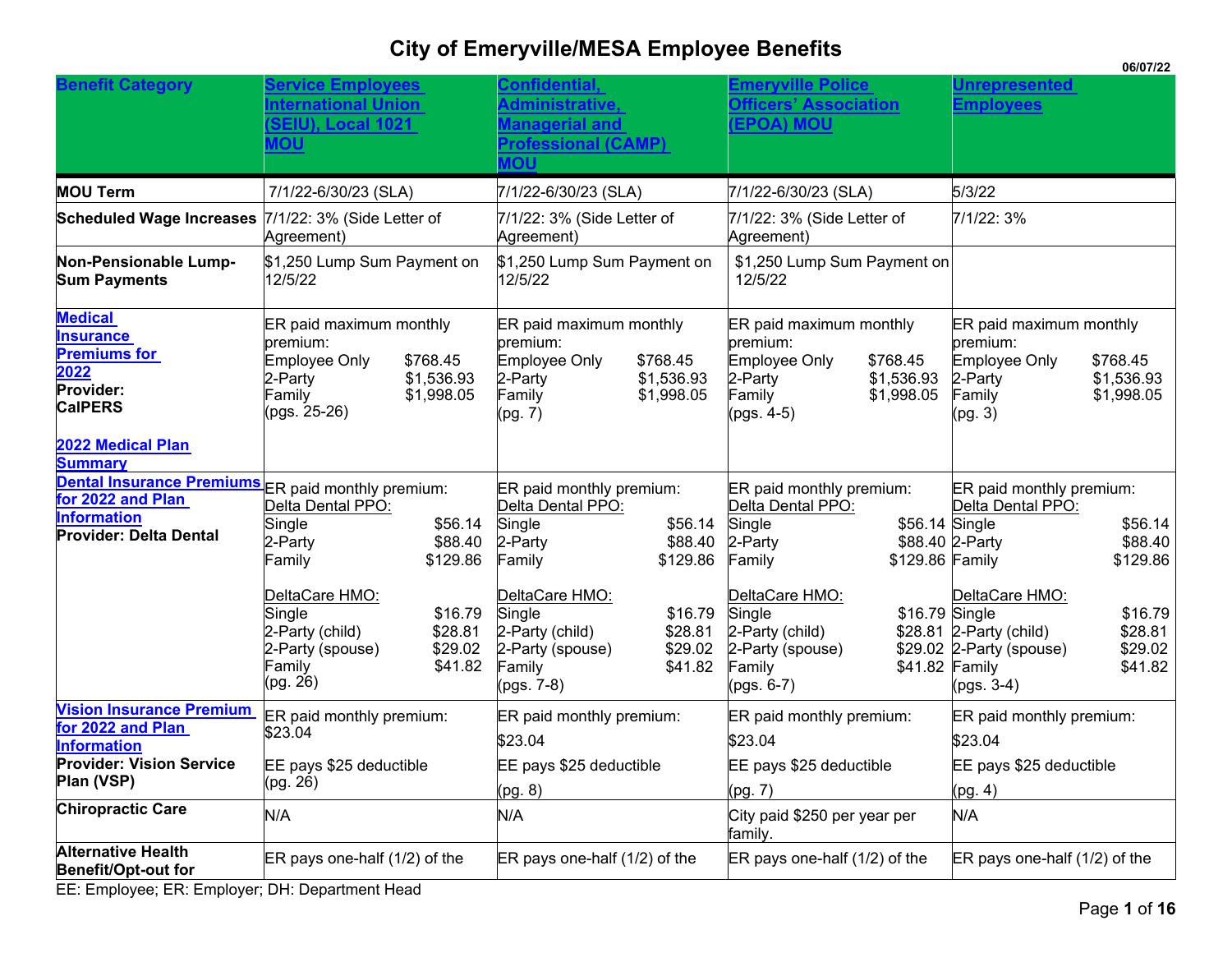|                                                                                                                                                    |                                                                                                                                                |                                  |                                                                                                                                                 |                                  |                                                                                                                                                                               |                                  |                                                                                                                                                                    | 06/07/22                         |
|----------------------------------------------------------------------------------------------------------------------------------------------------|------------------------------------------------------------------------------------------------------------------------------------------------|----------------------------------|-------------------------------------------------------------------------------------------------------------------------------------------------|----------------------------------|-------------------------------------------------------------------------------------------------------------------------------------------------------------------------------|----------------------------------|--------------------------------------------------------------------------------------------------------------------------------------------------------------------|----------------------------------|
| <b>Flexible Benefits/Cash in</b><br><b>Lieu of Medical</b>                                                                                         | monthly 2-party medical cap,<br>paid as taxable income or<br>deferred comp.                                                                    |                                  | monthly 2- party medical cap,<br>paid as taxable income or<br>deferred comp.                                                                    |                                  | monthly 2- party medical cap,<br>paid as taxable income or<br>deferred comp.                                                                                                  |                                  | monthly 2- party medical cap,<br>paid as taxable income or<br>deferred comp.                                                                                       |                                  |
|                                                                                                                                                    | Proof of other group medical<br>coverage is required to receive<br>benefit.                                                                    |                                  | Proof of other group medical<br>coverage is required to receive<br>benefit.                                                                     |                                  | Proof of other group medical<br>coverage is required to receive<br>benefit.                                                                                                   |                                  | Proof of other group medical<br>coverage is required to receive<br>benefit.                                                                                        |                                  |
|                                                                                                                                                    | $2022 = $768.45$ (pg. 27)                                                                                                                      |                                  | $2022 = $768.45$ (pg. 11)                                                                                                                       |                                  | $2022 = $768.45$ (pg. 6)                                                                                                                                                      |                                  | $2022 = $768.45$ (pgs. 7-8)                                                                                                                                        |                                  |
| <b>Flexible Spending</b><br><b>Account for Health Care &amp;</b><br><b>Dependent Care for 2022</b><br><b>Provider: American</b><br><b>Fidelity</b> | EE may contribute up to the<br>annual IRS limits for dependent<br>care expenses and for out-of-<br>pocket healthcare expenses.<br>(pgs. 28-29) |                                  | EE may contribute up to the<br>annual IRS limits for dependent<br>care expenses and for out-of-<br>pocket healthcare expenses.<br>(pg. 10)      |                                  | EE may contribute up to the<br>annual IRS limits for<br>dependent care expenses and<br>for out-of-pocket healthcare<br>expenses. (pgs. 4-5)                                   |                                  | EE may contribute up to the<br>annual IRS limits for<br>dependent care expenses and<br>for out-of-pocket healthcare<br>expenses. (pg. 6)                           |                                  |
| <b>Employee Assistance</b><br>Program (EAP)                                                                                                        | ER paid: \$2.40 per EE per<br>month; provides 5 face-to-face<br>sessions or telephonic or web-                                                 |                                  | ER paid: \$2.40 per EE per<br>month; provides 5 face-to-face<br>sessions or telephonic or web-                                                  |                                  | ER paid: \$2.40 per EE per<br>month; provides 5 face-to-face<br>sessions or telephonic or web-                                                                                |                                  | ER paid: \$2.40 per EE per<br>month; provides 5 face-to-face<br>sessions or telephonic or web-                                                                     |                                  |
| <b>Provider: Mental Health</b><br><b>Network</b>                                                                                                   | video consultations for problem-<br>solving support per incident, per<br>calendar year.<br>(pg. 35)                                            |                                  | video consultations for problem-<br>solving support per incident, per<br>calendar year.                                                         | (pq. 13)                         | calendar year. (pg. 9)                                                                                                                                                        |                                  | video consultations for problem-video consultations for problem-<br>solving support per incident, per solving support per incident, per<br>calendar year. (pg. 10) |                                  |
| <b>Medicare</b><br>(Applies to those hired on<br>or after 3/31/86)                                                                                 | ER pays 1.45% and EE pays<br>1.45% of taxable income.                                                                                          |                                  | ER pays 1.45% and EE pays<br>1.45% of taxable income.                                                                                           |                                  | ER pays 1.45% and EE pays<br>1.45% of taxable income.                                                                                                                         |                                  | ER pays 1.45% and EE pays<br>1.45% of taxable income.                                                                                                              |                                  |
| <b>Retiree Medical,</b><br>Dental, and Vision<br>Premiums                                                                                          | Eligible after 11 or more years<br>of service. Maximum paid<br>monthly:<br>Medical<br>Retiree Only<br>Retiree + 1<br>Retiree + 2 or more       | \$153.00<br>\$286.00<br>\$363.00 | Eligible after 11 or more years<br>of service. Maximum paid<br>monthly:<br>Medical<br><b>Retiree Only</b><br>Retiree + 1<br>Retiree + 2 or more | \$153.00<br>\$286.00<br>\$363.00 | Eligible if have passed<br>probation and have 5 years of<br>CalPERS service. Maximum<br>paid monthly:<br>Medical<br><b>Retiree Only</b><br>Retiree + 1<br>Retiree + 2 or more | \$182.75<br>\$352.75<br>\$463.25 | Eligible after 11 or more years<br>of service. Maximum paid<br>monthly:<br>Medical<br><b>Retiree Only</b><br>Retiree + 1<br>Retiree + 2 or more                    | \$153.00<br>\$286.00<br>\$363.00 |
|                                                                                                                                                    | Dental<br><b>Retiree Only</b><br>Retiree + 1<br>Retiree + 2 or more                                                                            | \$20.00<br>\$35.00<br>\$46.06    | Dental<br><b>Retiree Only</b><br>Retiree + 1<br>Retiree + 2 or more                                                                             | \$20.00<br>\$35.00<br>\$46.06    | Dental<br><b>Retiree Only</b><br>Retiree + 1<br>Retiree + 2 or more                                                                                                           | \$21.57<br>\$40.15<br>\$56.59    | Dental<br><b>Retiree Only</b><br>Retiree + 1<br>Retiree + 2 or more                                                                                                | \$20.00<br>\$35.00<br>\$46.06    |
|                                                                                                                                                    | Vision<br><b>Retiree Only</b><br>Retiree + 1<br>Retiree + 2                                                                                    | \$5.00<br>\$8.68<br>\$8.68       | Vision<br><b>Retiree Only</b><br>Retiree + 1<br>Retiree $+2$                                                                                    | \$5.00<br>\$8.68<br>\$8.68       | <b>Vision</b><br>Retiree Only<br>Retiree + 1<br>Retiree + 2                                                                                                                   |                                  | Vision<br>\$5.00 Retiree Only<br>\$8.68 Retiree + 1<br>$$8.68$ Retiree + 2                                                                                         | \$5.00<br>\$8.68<br>\$8.68       |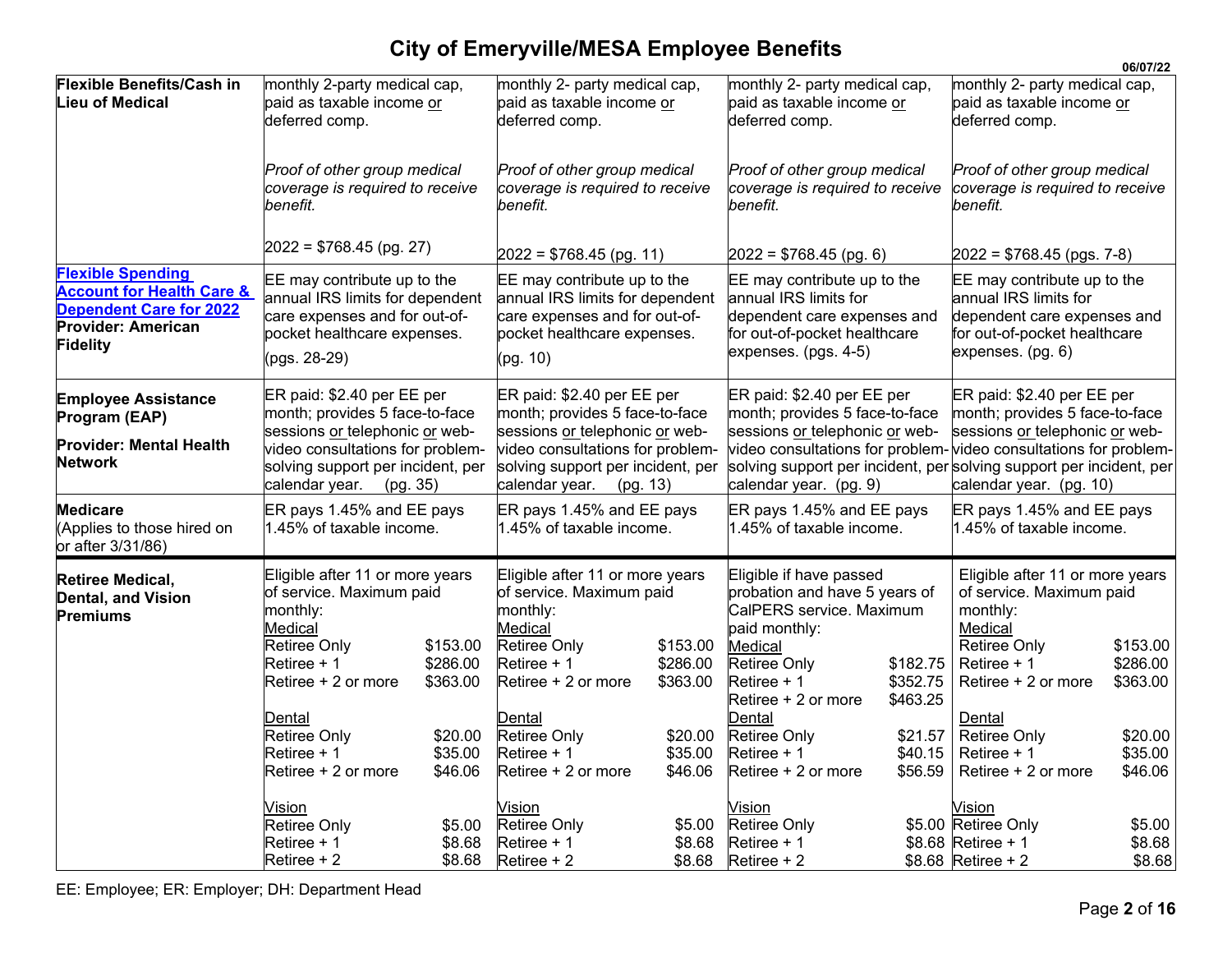|                                                                         |                                                              |                                                                                                                                                                                                                                                                                                       |                                                                                                        | 06/07/22                                                     |
|-------------------------------------------------------------------------|--------------------------------------------------------------|-------------------------------------------------------------------------------------------------------------------------------------------------------------------------------------------------------------------------------------------------------------------------------------------------------|--------------------------------------------------------------------------------------------------------|--------------------------------------------------------------|
|                                                                         | $(pgs. 30-31)$                                               | $(pgs. 12-13)$                                                                                                                                                                                                                                                                                        | $(pgs. 8-9)$                                                                                           | $(pgs. 8-10)$                                                |
| <b>CalPERS Retirement Plans</b><br>and Employee<br><b>Contributions</b> | Classic* PERS Members<br>Hired prior to 1/1/12<br>2% at 55   | Classic* PERS Members<br>Hired prior to 1/1/12<br>2% at 55                                                                                                                                                                                                                                            | Classic* PERS Members<br>3% at 55                                                                      | Classic* PERS Members<br>Hired prior to 1/1/12<br>2% at 55   |
|                                                                         | Hired 1/1/12 or after<br>2% at 60                            | Hired 1/1/12 or after<br>2% at 60                                                                                                                                                                                                                                                                     | Hired 1/1/11 or after<br>3% at 55<br>Member rate: 14% (EE paid)<br>(9% plus 5% cost-share)             | Hired 1/1/12 or after<br>2% at 60                            |
|                                                                         | Member rate: 7% (EE paid)                                    | Member rate: 7% (EE paid)                                                                                                                                                                                                                                                                             |                                                                                                        | Member rate: 7% (EE paid)                                    |
|                                                                         | New* PERS Members<br>Hired after 1/1/13<br>2% @ 62           | New* PERS Members<br>Hired after 1/1/13<br>2% @ 62                                                                                                                                                                                                                                                    | New* PERS Members<br>Hired after 1/1/13<br>$2.7\%$ @ 57<br>Member rate: 13.75% (EE<br>paid)            | New* PERS Members<br>Hired after 1/1/13<br>2% @ 62           |
|                                                                         | Member rate: 7.25% (EE paid)                                 | Member rate: 7.25% (EE paid)                                                                                                                                                                                                                                                                          | *as defined by CalPERS                                                                                 | Member rate: 7.25% (EE<br>paid)                              |
|                                                                         | *as defined by CalPERS<br>(pg. 25)                           | *as defined by CalPERS<br>Police Mgmt EE's to be the same<br>as POA. (pg. 14-16)                                                                                                                                                                                                                      | $(pg. 20-21)$                                                                                          | as defined by CalPERS<br>(pgs. 10-11)                        |
| <b>Public Agency Retirement</b><br><b>System (PARS)</b>                 | N/A                                                          | EEs who were formerly members EEs hired before the eff. date of N/A<br>of POA, hired before the effective the CalPERS Classic Second<br>date of the CalPERS Classic<br>Second Tier are eligible for a<br>supplemental pension benefit.<br>See pg. 15 of MOU for more<br>information.                  | Tier are eligible for a<br>supplemental pension benefit.<br>See pg. 21 of MOU for more<br>information. |                                                              |
| 457 Deferred<br><b>Compensation Plan</b><br><b>Provider: ICMA-RC</b>    | EEs may voluntarily participate<br>up to annual IRS maximum. | Eff. 7/1/19, EE shall have ER<br>contribution of \$25 in the first full $\mu$ p to annual IRS maximum.<br>pay period following each full<br>month of employment. EE must<br>be enrolled in ER 457 Plan on<br>the date of payment and must be<br>in paid status each month to be<br>eligible. (pg. 21) | EEs may voluntarily participate<br>(pg. 12)                                                            | EEs may voluntarily participate<br>up to annual IRS maximum. |
| <b>CalGOVEBA</b>                                                        | N/A                                                          | See pg. 14 of MOU for required<br>contribution amounts.                                                                                                                                                                                                                                               | See pgs. 9-10 of MOU for<br>required contribution amounts.                                             | N/A                                                          |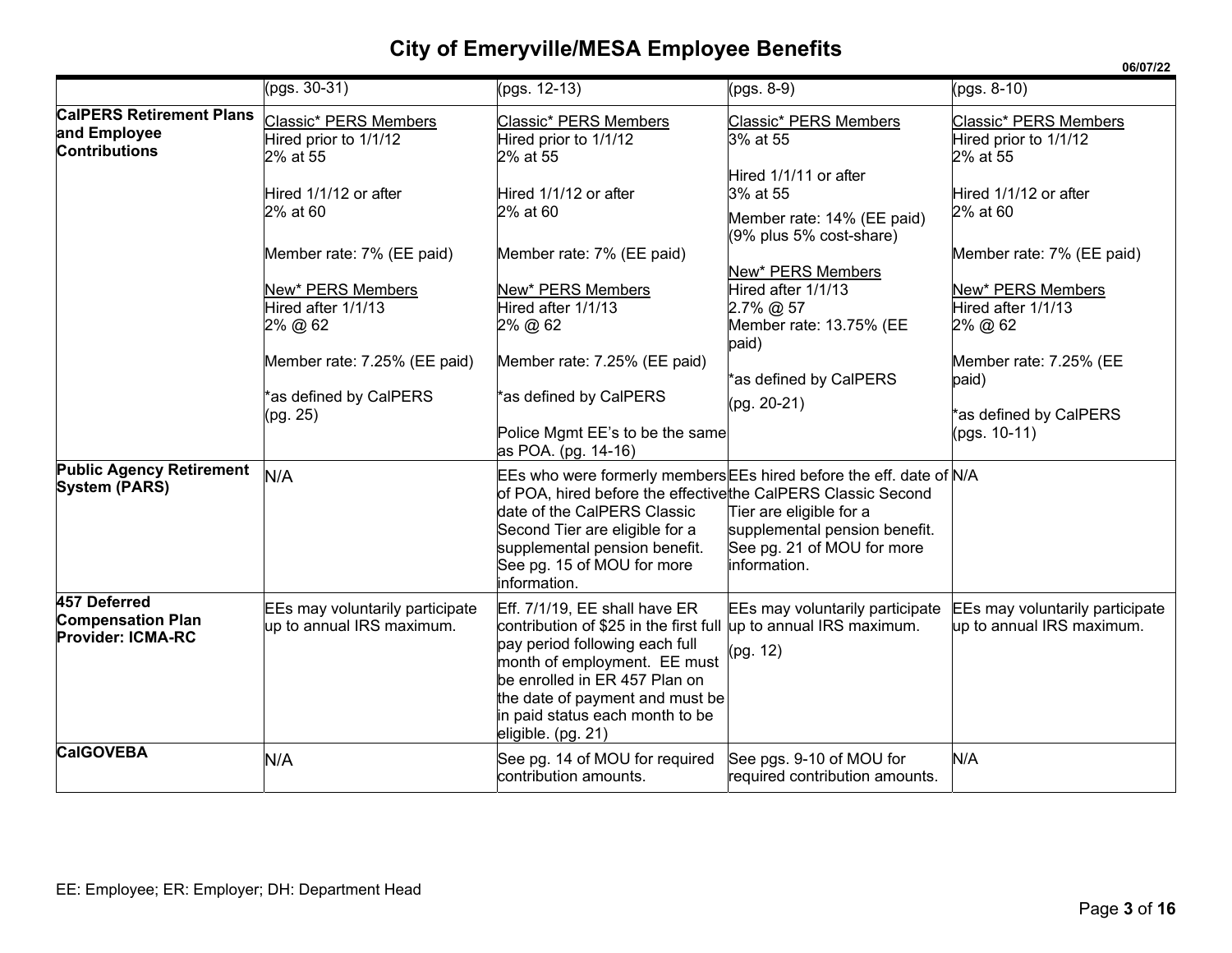|                                                                                                                            |                                                                                                                                                                                                              |                                                                                                                                                                                                                                       |                                                                                                                                                                                                                | 06/07/22                                                                                                                                                                 |
|----------------------------------------------------------------------------------------------------------------------------|--------------------------------------------------------------------------------------------------------------------------------------------------------------------------------------------------------------|---------------------------------------------------------------------------------------------------------------------------------------------------------------------------------------------------------------------------------------|----------------------------------------------------------------------------------------------------------------------------------------------------------------------------------------------------------------|--------------------------------------------------------------------------------------------------------------------------------------------------------------------------|
| Life Insurance and<br><b>Accidental Death and</b><br><b>Dismemberment</b><br>(AD&D) Insurance<br><b>Provider: Standard</b> | ER provides group term life<br>insurance equal to individual<br>EEs annual salary up to<br>\$50,000.<br>ER paid premiums:<br>ife: \$0.10 per \$1,000 in salary;                                              | ER provides group term life<br>insurance equal to individual<br>EEs annual salary.<br>ER paid premiums:<br>tfe: \$0.10 per \$1,000 in salary;<br>AD&D \$0.030 per \$1,000 in                                                          | ER provides group term life<br>insurance equal to individual<br>EEs annual salary up to<br>\$50,000.<br>ER paid premiums:                                                                                      | ER provides group term life<br>insurance equal to individual<br>EEs annual salary.<br>ER paid premiums:<br>Life: \$0.10 per \$1,000 in salary;                           |
|                                                                                                                            | AD&D \$0.030 per \$1,000 in<br>salary.<br>Total: \$0.13 per \$1,000 in<br>salary. (pg. 27)                                                                                                                   | salary.<br>Total: \$0.13 per \$1,000 in<br>salary. (pg. 8)                                                                                                                                                                            | AD&D \$0.030 per \$1,000 in<br>salary.<br>Total: \$0.13 per \$1,000 in<br>salary. (pgs. 7-8)                                                                                                                   | salary.<br>Total: \$0.13 per \$1,000 in<br>salary. (pg. 4)                                                                                                               |
| <b>Supplemental Life</b><br><b>Insurance</b><br><b>Providers:</b><br>Standard/American<br>Fidelity                         | EE may purchase additional life<br>insurance up to 5X annual salary<br>(max \$500K) for self, up to<br>\$200K for spouse, and up to<br>\$10K for children through after-<br>tax payroll deductions. (pg. 27) | EE may purchase additional life<br>insurance up to 5X annual salary insurance up to 5X annual<br>(max \$500K) for self, up to<br>\$200K for spouse, and up to<br>\$10K for children through after-<br>tax payroll deductions. (pg. 8) | EE may purchase additional life EE may purchase additional life<br>salary (max \$500K) for self, up<br>to \$200K for spouse, and up to<br>\$10K for children through after-<br>tax payroll deductions. (pg. 8) | insurance up to 5X annual<br>salary (max \$500K) for self, up<br>to \$200K for spouse, and up to<br>\$10K for children through after-<br>tax payroll deductions. (pg. 4) |
| Long-Term<br><b>Disability Insurance</b><br><b>Provider: Standard</b>                                                      | Benefit provides 60% of monthly<br>salary up to \$10,000, less other<br>income.                                                                                                                              | Benefit provides 60% of monthly The provider is California Law<br>salary up to \$10,000, less other<br>income.                                                                                                                        | Enforcement Authority (CLEA).<br>This is an employee sponsored<br>benefit maintained by POA.                                                                                                                   | Benefit provides 60% of<br>monthly salary up to \$10,000,<br>less other income.                                                                                          |
|                                                                                                                            | ER paid premium:<br>so.41 per \$100 in monthly salary. $ _{\$0.41}$ per \$100 in monthly salary.<br>(pg. 31)                                                                                                 | ER paid premium:<br>(pg. 13)                                                                                                                                                                                                          |                                                                                                                                                                                                                | ER paid premium:<br>\$0.41 per \$100 in monthly<br>salary. (pg. 10)                                                                                                      |
| <b>Vacation</b>                                                                                                            | Hired prior to 7/1/99:<br>0 - 10 years: 15 days/year<br>11 - 20 years: 20 days/year<br>21+ years: 25 days/year                                                                                               | Hired prior to 7/1/98:<br>0 - 9 years: 15 days/year<br>10 - 20 years: 20 days/year<br>21+ years: 25 days/year                                                                                                                         | Hired prior to 7/1/00:<br>$0 - 10$ years: 120 hours<br>11 - 20 years: 160 hours<br>21+ years: 200 hours                                                                                                        | Hired prior to 7/1/98:<br>$0 - 9$ years: 15 days/year<br>10 - 20 years: 20 days/year<br>$21 + \text{years}$<br>25 days/year                                              |
|                                                                                                                            | Hired on or after 7/1/99:<br>0 - 4 years: 10 days/year<br>5 - 10 years: 15 days/year<br>11 - 20 years: 20 days/year<br>21+ years: 25 days/year                                                               | Hired on or after 7/1/98:<br>0 - 4 years: 10 days/year<br>$5 - 10$ years: 15 days/year<br>11 - 20 years: 20 days/year<br>21+ years: 25 days/year                                                                                      | Hired beginning 7/1/00:<br>0 - 4 years: 80 hours<br>5 - 9 years: 120 hours<br>10 - 20 years: 160 hours<br>21+ years: 200 hours                                                                                 | Hired on or after 7/1/98:<br>$0 - 4$ years: 10 days/year<br>5 - 9 years: 15 days/year<br>10 - 20 years: 20 days/year<br>$20+$ years:<br>25 days/year                     |
|                                                                                                                            | Max. limit 2x annual accrual<br>Callback from Vacation: If an EE<br>is called back from a scheduled<br>vacation, the EE shall be credited<br>w/the unused vacation hours and                                 | City Manager may be credit new<br>EEs with additional weeks per<br>year for relevant service with<br>prior employer.                                                                                                                  | City Manager may be credit new City Manager may be credit<br>EEs with additional weeks per<br>year for relevant service with<br>prior employer.                                                                | new EEs with additional weeks<br>per year for relevant service<br>with prior employer.                                                                                   |
|                                                                                                                            |                                                                                                                                                                                                              | Max. limit 2x annual accrual                                                                                                                                                                                                          | Max. limit 2x annual accrual                                                                                                                                                                                   | Max. limit 2x annual accrual                                                                                                                                             |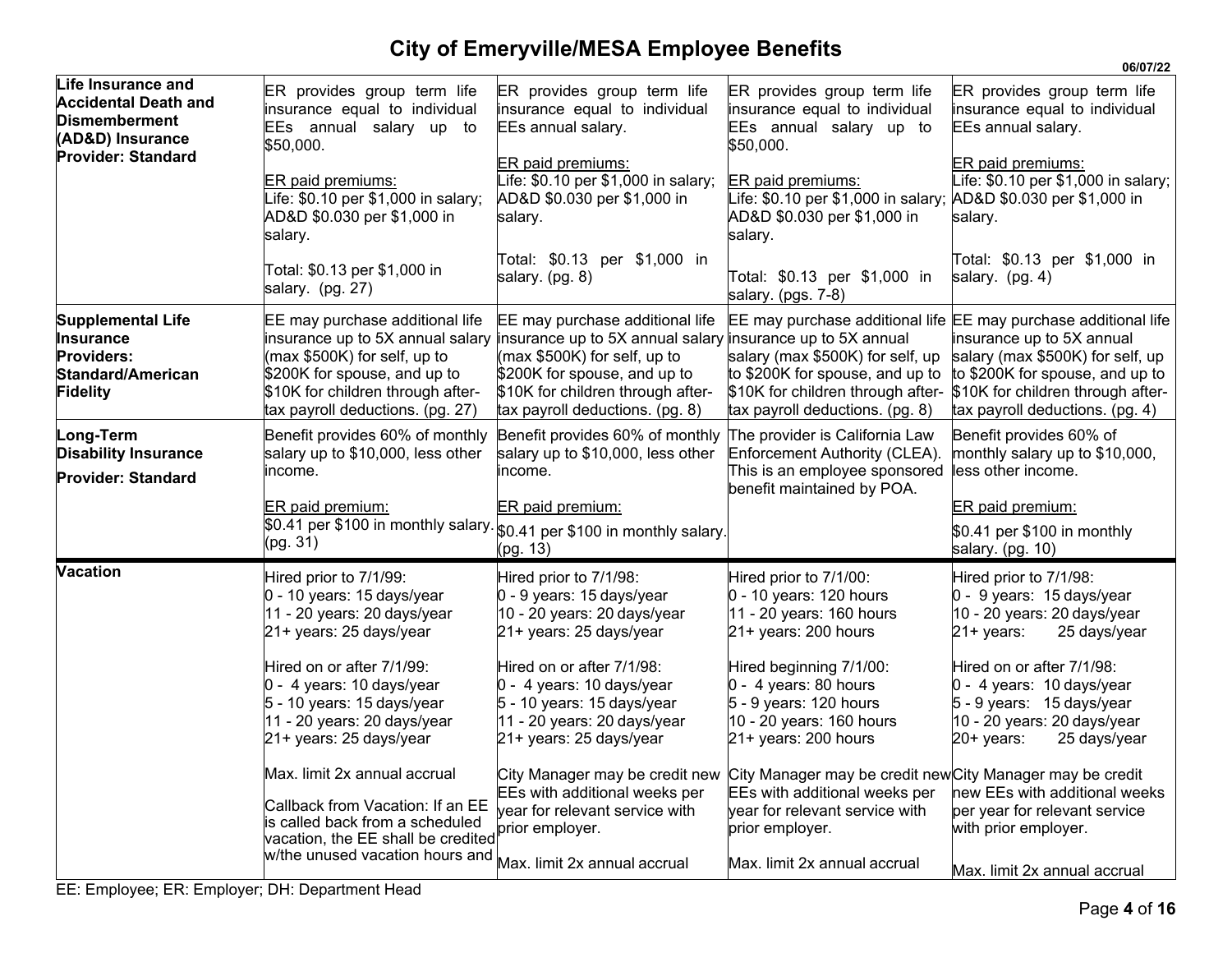|                   | shall have the opportunity to take<br>such remaining vacation leave at<br>a time of the EE's choosing w/the<br>DH's approval. The EE's travel                                                                                                                                                                                                                                                                                                                                                                                                                                                                                                                                                              | (pgs. 16-17)                                                                                                                                                                                                                                                                                     | (pgs. 12-13)                                                                                                                                                                                                                                                                                                                                                                                                                                                                                                                                                                         | (pgs. 11-12)                                                                                                                                                                                                                     |
|-------------------|------------------------------------------------------------------------------------------------------------------------------------------------------------------------------------------------------------------------------------------------------------------------------------------------------------------------------------------------------------------------------------------------------------------------------------------------------------------------------------------------------------------------------------------------------------------------------------------------------------------------------------------------------------------------------------------------------------|--------------------------------------------------------------------------------------------------------------------------------------------------------------------------------------------------------------------------------------------------------------------------------------------------|--------------------------------------------------------------------------------------------------------------------------------------------------------------------------------------------------------------------------------------------------------------------------------------------------------------------------------------------------------------------------------------------------------------------------------------------------------------------------------------------------------------------------------------------------------------------------------------|----------------------------------------------------------------------------------------------------------------------------------------------------------------------------------------------------------------------------------|
|                   | costs incurred for changing travel<br>plans and returning to work shall<br>be reimbursed except in<br>instances of a declared City,<br>State or National Emergency.                                                                                                                                                                                                                                                                                                                                                                                                                                                                                                                                        |                                                                                                                                                                                                                                                                                                  |                                                                                                                                                                                                                                                                                                                                                                                                                                                                                                                                                                                      |                                                                                                                                                                                                                                  |
|                   | Vacation Requests: Requests by<br>a represented EE for vacation<br>leave shall be subject to<br>management approval. The DH<br>or designee shall respond to<br>vacation requests in a timely<br>manner and no later than seven<br>(7) working days from the date<br>the request is submitted.<br>(Pgs. 7-9)                                                                                                                                                                                                                                                                                                                                                                                                |                                                                                                                                                                                                                                                                                                  |                                                                                                                                                                                                                                                                                                                                                                                                                                                                                                                                                                                      |                                                                                                                                                                                                                                  |
| <b>Sick Leave</b> | 15 days per year, no limit on<br>accrual<br>Sick Leave Cash Out at<br>Separation:<br>Hired prior to 1/1/14:<br>60% up to 120 days, EE must<br>have been in good standing<br>Hired on or after 1/1/14:<br>30% up to 120 days, 10 years of 30% up to 120 days, 10 years of CalPERS contribution. EE must<br>continuous service required and<br>EE must have been in good<br>standing<br>Definition of Family: An EEs<br>family member is anyone who is<br>bonded to the EE by blood,<br>marriage, adoption, fostering,<br>partnership or legal guardianship;<br>anyone living in the same<br>household as the EE; and<br>anyone named on a list of<br>chosen relations which identifies<br>the relationship. | 15 days per year, no limit on<br>accrual<br>Sick Leave Cash Out at<br>Separation:<br>Hired prior to 1/1/14:<br>60% up to 120 days, EE must<br>have been in good standing.<br>Hired on or after 1/1/14:<br>continuous service required and<br>EE must have been in good<br>standing. (pgs. 17-18) | EE accrue vacation at the<br>rate of one and one-quarter<br>(1-1/4) days per month.<br>Sick Leave Cash Out at<br>Separation:<br>Hired prior to 7/1/14 and<br>completed probationary<br>beriod:<br>60% up to 960 hours less 9%<br>have been in good standing.<br>Hired on or after 7/1/14:<br>60% up to 960 hours less 9%<br>CalPERS contribution. Five (5)<br>years of continuous service<br>required and EE must have<br>been in good standing.<br>EE must notify dispatch two<br>$(2)$ hours prior to start of shift<br>that sick leave will be taken<br>unless it's an emergency. | 15 days per year, no limit on<br>accrual<br>Sick leave cash out:<br>Hired prior to 1/1/14:<br>60% up to 120 days<br>Hired on or after 1/1/14:<br>30% up to 120 days, 10<br>vears of continuous service<br>required. (pgs. 12-13) |

**06/07/22**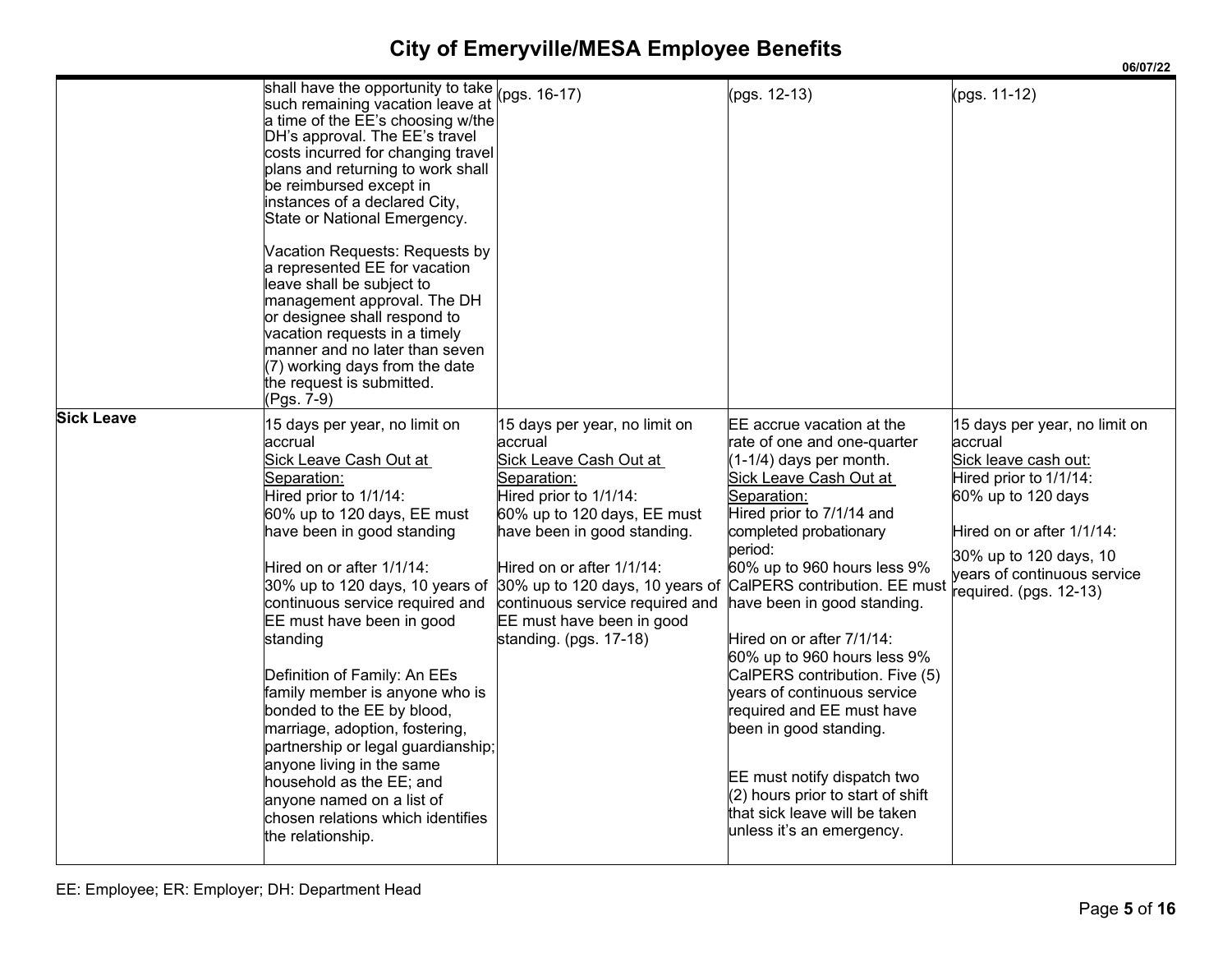|                             |                                                                                                                                                                                                                                                                                                                                                                                                                                                                                             |                                                                                                                                                                                                                                                                                                                                                                                                |                                                                                                                              | 06/07/22                                                                                                                     |
|-----------------------------|---------------------------------------------------------------------------------------------------------------------------------------------------------------------------------------------------------------------------------------------------------------------------------------------------------------------------------------------------------------------------------------------------------------------------------------------------------------------------------------------|------------------------------------------------------------------------------------------------------------------------------------------------------------------------------------------------------------------------------------------------------------------------------------------------------------------------------------------------------------------------------------------------|------------------------------------------------------------------------------------------------------------------------------|------------------------------------------------------------------------------------------------------------------------------|
|                             | EEs may submit their list of<br>chosen relations to the City upon<br>adoption of this MOU during the<br>week of October 16-23, 2019.<br>Thereafter, the list will be<br>designated upon employment or<br>for current EEs during the<br>medical insurance annual "Open<br>Enrollment" period.<br>This language shall be<br>substituted for the definition of<br>'Immediate Family" on a trial<br>basis for the term of the MOU.<br>The language will expire on June<br>30, 2021. (pgs. 9-10) |                                                                                                                                                                                                                                                                                                                                                                                                | EE may be required to<br>provide medical verification is<br>sick leave exceeds two (2)<br>consecutive days. (pgs. 13-<br>14) |                                                                                                                              |
| <b>Administrative Leave</b> | N/A                                                                                                                                                                                                                                                                                                                                                                                                                                                                                         | EE's not eligible for OT may<br>eceive either seven (7) or ten<br>10) days of leave.<br>An EE may elect to cash out<br>up to ten (10) days of unused<br>leave at their base rate of pay<br>each fiscal year. Admin leave<br>balances are automatically<br>cashed out at the end of each<br>fiscal year. EEs who separate<br>service shall have unused<br>Admin leave paid out.<br>(pgs. 18-19) | N/A                                                                                                                          | Department Heads and<br>Managers - ten (10)<br>days<br>Unused leave may be<br>cashed out end of fiscal year.<br>(pgs. 13-14) |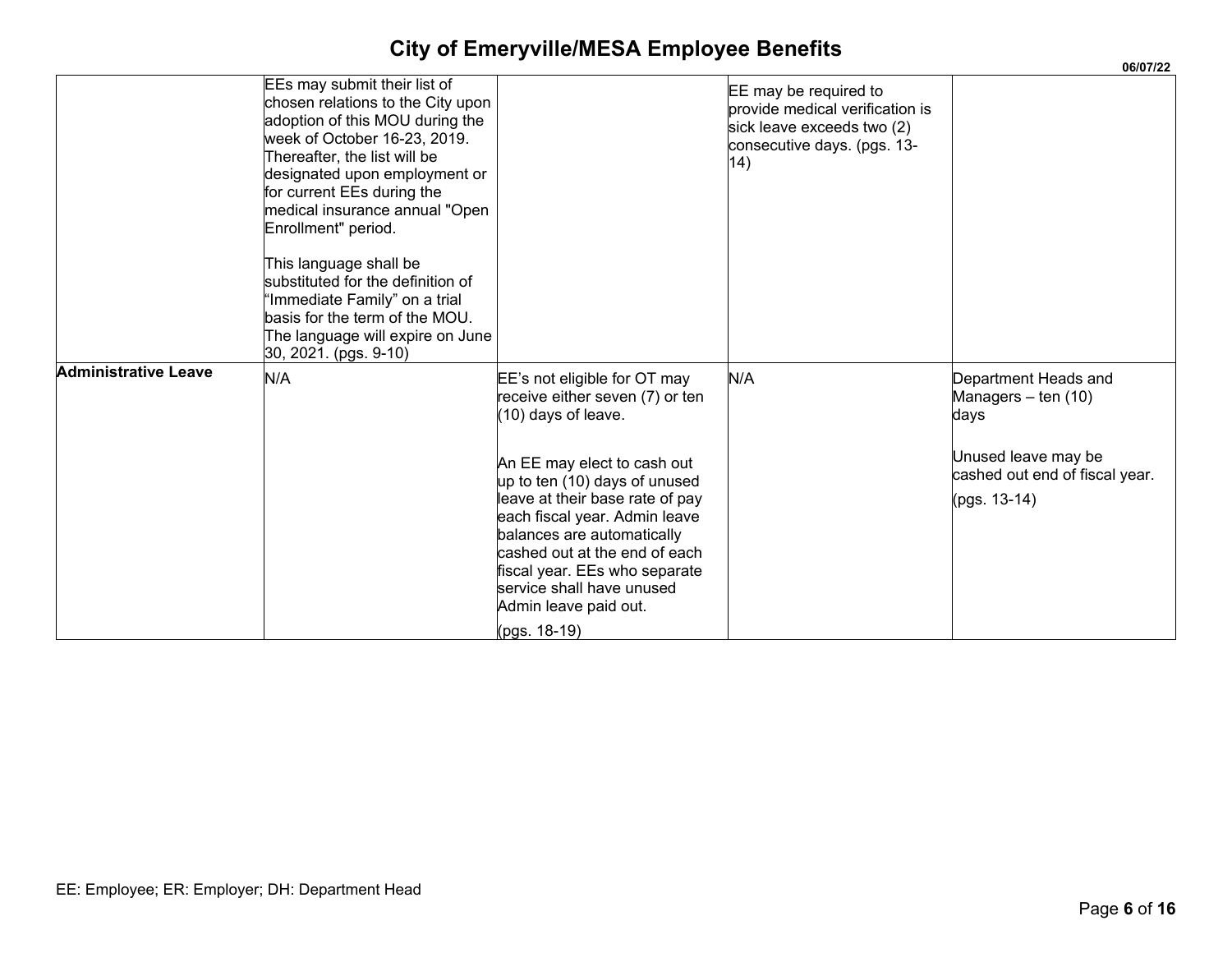|                                                          |                                                                                                                                                                                                                                                                                                                                                                                                                                                                                                                                                                                                                                                                                                                                                                                            |                                                                                                  |                                                                                                       | 06/07/22                                                                                         |
|----------------------------------------------------------|--------------------------------------------------------------------------------------------------------------------------------------------------------------------------------------------------------------------------------------------------------------------------------------------------------------------------------------------------------------------------------------------------------------------------------------------------------------------------------------------------------------------------------------------------------------------------------------------------------------------------------------------------------------------------------------------------------------------------------------------------------------------------------------------|--------------------------------------------------------------------------------------------------|-------------------------------------------------------------------------------------------------------|--------------------------------------------------------------------------------------------------|
| <b>Bereavement/</b><br><b>Funeral</b><br>Leave           | Three (3) days, with extension<br>to a total of five (5) days, with<br>approval by Department Head.<br>Definition of Family: An EEs<br>family member is anyone who is<br>bonded to the EE by blood,<br>marriage, adoption, fostering,<br>partnership or legal guardianship;<br>anyone living in the same<br>household as the EE: and<br>anyone named on a list of<br>chosen relations which identifies<br>the relationship, that the EE has<br>given to the City upon<br>employment or thereafter during<br>the medical insurance annual<br>"Open Enrollment" period.<br>The following definition of<br>immediate family language will<br>be substituted for the above<br>language on a trial basis for the<br>term of the MOU. This language<br>will expire on June 30, 2021.<br>(pg. 11) | Three (3) days, with extension<br>to a total of five (5) days, with<br>approval by City Manager. | Three (3) days, with extension<br>to a total of five (5) days, with<br>approval by Chief.<br>(pg. 15) | Three (3) days, with extension<br>to a total of five (5) days, with<br>approval by City Manager. |
| Maternity,<br>Paternity, and<br><b>Adoption</b><br>Leave | EE shall have five (5) days off<br>with pay.<br>(pgs. 12-13)                                                                                                                                                                                                                                                                                                                                                                                                                                                                                                                                                                                                                                                                                                                               | N/A                                                                                              | N/A                                                                                                   | N/A                                                                                              |
| <b>Catastrophic</b><br>Leave                             | EE will need to request leave<br>from the City Manager or<br>designee. Non-probationary<br>EE who is suffering from a<br>catastrophic illness or injury<br>either to their self, their<br>spouse, domestic partner,<br>parent or dependent child are<br>eligible. EEs may donate<br>earned vacation, compensatory<br>ltime and/or <b>sick time</b> on a<br>voluntary basis to another EE.<br><b>Conditions are as follows:</b><br>EE requesting leave must have                                                                                                                                                                                                                                                                                                                            | <b>EEs to follow Administrative</b><br>Instruction 1129.                                         | <b>EEs to follow Administrative</b><br>Instruction 1129.<br>(pg. 14)                                  | <b>EEs to follow Administrative</b><br>Instruction 1129.                                         |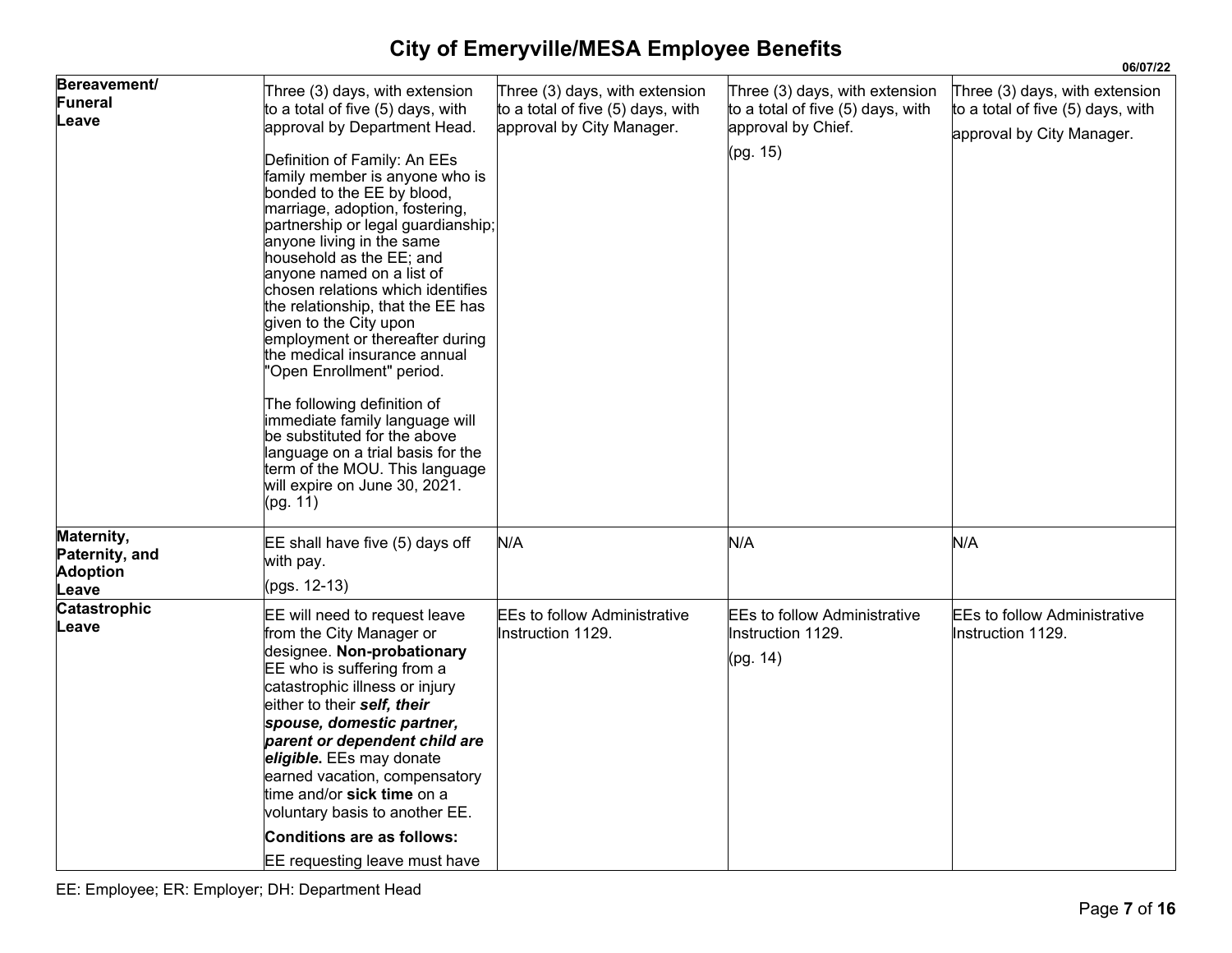| exhausted all other leave<br>balances available to the EE<br>including earned vacation,<br>earned sick leave and accrued<br>compensatory time to qualify.<br>EE shall specify in their<br>application the number of leave<br>hours they are requesting. If<br>those are exhausted, the EE<br>may file a new application for a<br>specified number of additional<br>hours.                                                                                                                                                                                                                                                                                                                                                                                                                       |  |  |
|-------------------------------------------------------------------------------------------------------------------------------------------------------------------------------------------------------------------------------------------------------------------------------------------------------------------------------------------------------------------------------------------------------------------------------------------------------------------------------------------------------------------------------------------------------------------------------------------------------------------------------------------------------------------------------------------------------------------------------------------------------------------------------------------------|--|--|
| Catastrophic Leave may only be<br>used for a qualifying "medical<br>emergency" as provided under<br>applicable federal and state law.<br>As described in U.S. I.R.S.<br>Revenue Ruling 90-29 (1990-1<br>C.B. 11 , 1990 I.R.B. 5) a<br>"medical emergency" is defined<br>as a medical condition of the EE<br>or a family member of the EE<br>that will require the prolonged<br>absence of the EE from duty<br>and will result in a substantial<br>loss of income to the EE<br>because the EE will have<br>exhausted all paid leave. A<br>family member of the EE<br>includes a spouse, domestic<br>partner, parent or dependent<br>child. State and federal income<br>tax on the value of leave<br>donated shall be deducted from<br>the receiving EEs pay at the<br>time of payment to the EE. |  |  |
| The donation of leave hours<br>shall not be reversible. In the<br>event all hours donated are not<br>used for the catastrophic illness<br>or injury, the balance will remain<br>in the leave bank for<br>subsequent use by eligible EEs<br>with a qualifying catastrophic                                                                                                                                                                                                                                                                                                                                                                                                                                                                                                                       |  |  |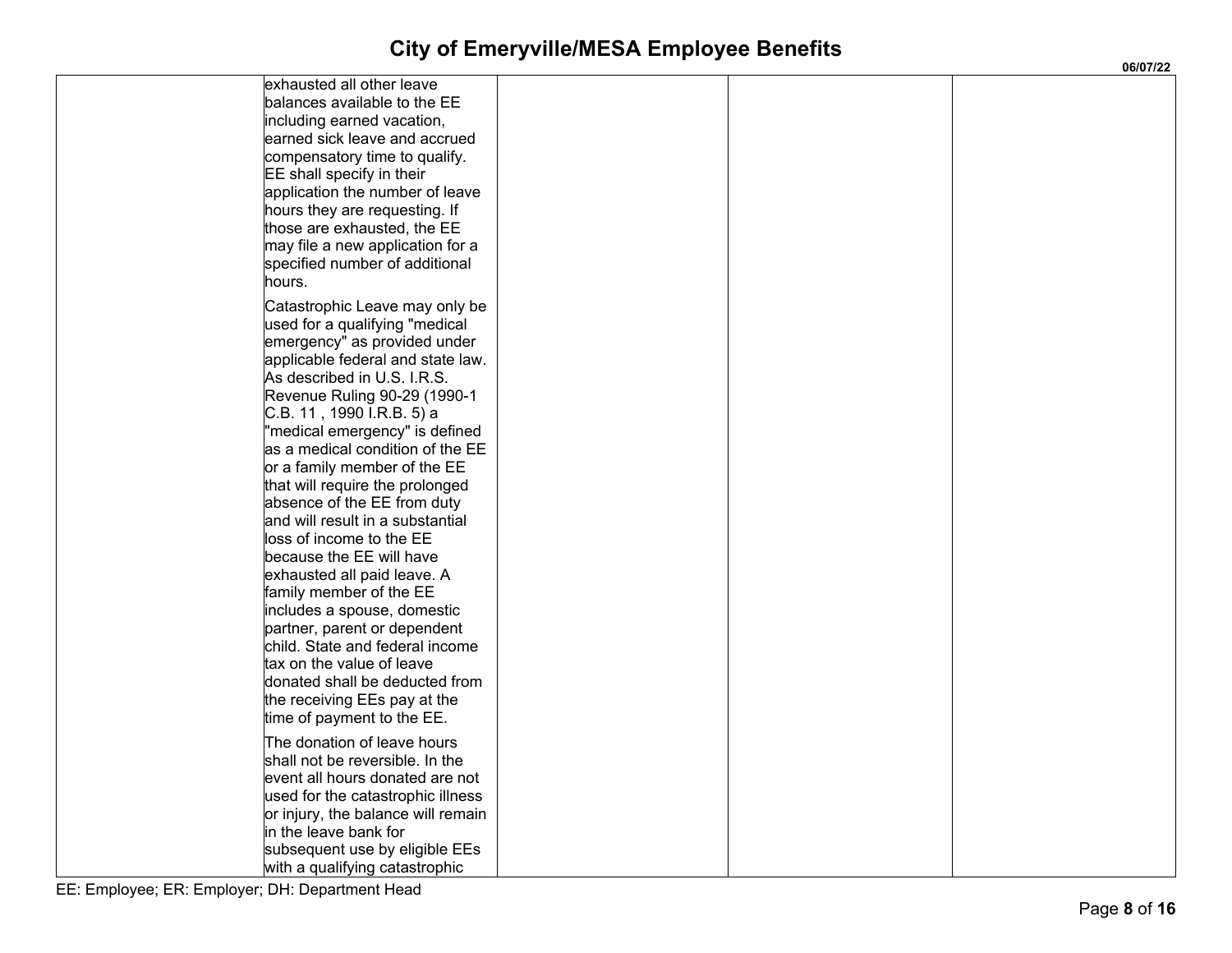|                           |                                                                                                                                                                                                                                                                                                                                                                                                                                                                           |                                                                                                                                                                                                                                                                                                                                                                                                                                                              |                                                                                                                                                                                                                                                                                                                                 | 06/07/22 |
|---------------------------|---------------------------------------------------------------------------------------------------------------------------------------------------------------------------------------------------------------------------------------------------------------------------------------------------------------------------------------------------------------------------------------------------------------------------------------------------------------------------|--------------------------------------------------------------------------------------------------------------------------------------------------------------------------------------------------------------------------------------------------------------------------------------------------------------------------------------------------------------------------------------------------------------------------------------------------------------|---------------------------------------------------------------------------------------------------------------------------------------------------------------------------------------------------------------------------------------------------------------------------------------------------------------------------------|----------|
|                           | emergency.<br>All hours donated to a recipient<br>shall be treated as sick leave<br>and subject to the provisions in<br>the MOU regarding the use and<br>payment of same.                                                                                                                                                                                                                                                                                                 |                                                                                                                                                                                                                                                                                                                                                                                                                                                              |                                                                                                                                                                                                                                                                                                                                 |          |
|                           | Donated leave time shall be<br>changed to its cash value and<br>then credited to the leave<br><b>bank</b> . Funds in the Bank will<br>then be available to an eligible<br>recipient in equivalent hours at<br>the recipient's straight time<br>hourly rate of pay.                                                                                                                                                                                                        |                                                                                                                                                                                                                                                                                                                                                                                                                                                              |                                                                                                                                                                                                                                                                                                                                 |          |
|                           | Donating EEs may not reduce<br>their balance of earned vacation<br>below 80 hours by reason of<br>such donations.                                                                                                                                                                                                                                                                                                                                                         |                                                                                                                                                                                                                                                                                                                                                                                                                                                              |                                                                                                                                                                                                                                                                                                                                 |          |
|                           | Donating EEs may not reduce<br>their balance of earned sick<br>below 120 hours by reason of<br>such donations. (pgs.10-11)                                                                                                                                                                                                                                                                                                                                                |                                                                                                                                                                                                                                                                                                                                                                                                                                                              |                                                                                                                                                                                                                                                                                                                                 |          |
| <b>Shift Differential</b> | For represented EE's in the Police N/A<br>Dept, the City shall pay a shift<br>differential of 5% of EE's base<br>wage for hours worked in dispatch<br>between the hours of 1750 (5:50<br>$p.m.$ ) – 0550 (5:50 a.m.). (pg. 7)                                                                                                                                                                                                                                             |                                                                                                                                                                                                                                                                                                                                                                                                                                                              | EE assigned to Patrol Division<br>working between 1800 hours and<br>0600 hours shall receive four<br>percent (4%) of base pay for all<br>hours actually worked during the<br>indicated time period. (pg. 12)                                                                                                                    | N/A      |
| <b>Acting Pay</b>         | For period in excess of one (1)<br>day, acting assignment may be<br>made by DH at that salary step<br>of the classification in which<br>the EE is acting which results<br>in at least a 5% increase. EEs<br>assigned by DH to perform<br>duties of higher classification<br>shall receive pay for each full<br>day of assignment in such<br>higher classification. In the<br>event the EE works more than<br>40 consecutive hours in the<br>higher classification, the EE | EEs assigned in writing by DH<br>and the CM, to perform all of<br>the ordinary, day-to-day duties<br>of a position of a higher<br>classification for three (3)<br>consecutive days shall be paid<br>an additional five percent (5%)<br>of the regular pay of their own<br>classification, or first step of<br>the higher classification,<br>whichever is greater, for such<br>time worked in the higher<br>classification.<br>The CM has the sole discretion | EE assigned by Chief or<br>designee to work in a higher<br>classification shall be paid<br>according to Step C of the<br>pay schedule for the next<br>higher rank, provided that the<br>increase shall not be less<br>than five percent (5%)<br><b>EE</b> must meet Minimum<br>Qualifications of class<br>assigned.<br>(pg. 11) |          |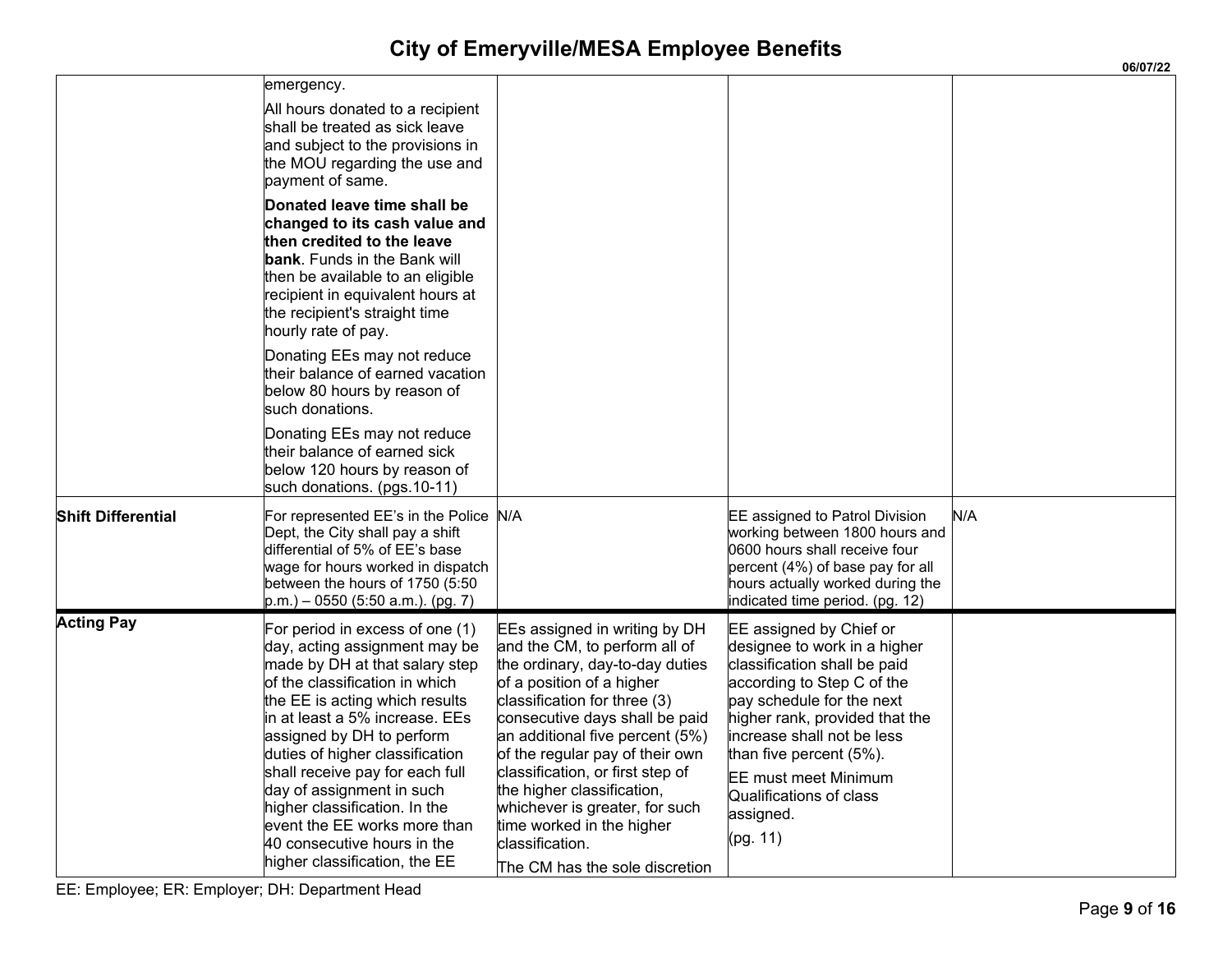|                                                        |                                                                                                                                                                                                                                                                                                                                                                                                                                                                                                                                                                                                                                                                                                                                                                                                        |                                                                                                                                                                                                                                                                                                                                                           |                                                                                                                                                                                                                                                                                                                                                                                                                                                                                                                                                                                                                   | 06/07/22 |
|--------------------------------------------------------|--------------------------------------------------------------------------------------------------------------------------------------------------------------------------------------------------------------------------------------------------------------------------------------------------------------------------------------------------------------------------------------------------------------------------------------------------------------------------------------------------------------------------------------------------------------------------------------------------------------------------------------------------------------------------------------------------------------------------------------------------------------------------------------------------------|-----------------------------------------------------------------------------------------------------------------------------------------------------------------------------------------------------------------------------------------------------------------------------------------------------------------------------------------------------------|-------------------------------------------------------------------------------------------------------------------------------------------------------------------------------------------------------------------------------------------------------------------------------------------------------------------------------------------------------------------------------------------------------------------------------------------------------------------------------------------------------------------------------------------------------------------------------------------------------------------|----------|
|                                                        | shall be paid "acting" pay for<br>the entire period worked in the<br>higher classification.<br>In the event an EE works<br>continuously for the applicable<br>hourly equivalent of one (1) year<br>that is either 1,820 hours for<br>those on a 35 hour per week<br>schedule or 2,080 hours for<br>those on a 40 hour per week<br>schedule, in the higher<br>classification, the EE will be<br>promoted to that classification.<br>Such promoted EE shall be<br>subject to the regular promotion<br>probation requirements.<br>(pgs. 5-6)                                                                                                                                                                                                                                                              | to appoint an employee to<br>acting (or interim) DH.                                                                                                                                                                                                                                                                                                      |                                                                                                                                                                                                                                                                                                                                                                                                                                                                                                                                                                                                                   |          |
| <b>Overtime</b><br>(OT)/Compensatory Time<br>Off (CTO) | All work performed in excess of<br>an EEs normal workday or in<br>excess of an EEs normal<br>workweek shall be considered<br>OT. OT may be required of any<br>EE in order to meet special or<br>unusual needs of service. Time<br>spent in any of the leaves<br>listed in Section 4 - Leave of<br>Absence will not count as time<br>worked toward determining an<br>EEs entitlement to OT.<br>Arrangements of OT shall rest<br>solely with the DH or designee.<br>MESA may require EEs to<br>work more than their regularly<br>scheduled workday or<br>workweek.<br><b>EEs performing compensable</b><br>OT shall be paid at the rate of<br>1-1/2 of the EEs straight-time<br>hourly rate of pay. Any OT<br>performed in excess of four<br>$(4)$ hours of overtime in a<br>day or on the seventh (7th) | Non-exempt EEs must work<br>forty (40) hours in a FLSA<br>workweek (thirty-five [35]<br>hours in a designated<br>workweek for EEs permanently<br>assigned to report for work at<br>City Hall) to be eligible for OT.<br>Holidays and compensatory<br>time off used will count as<br>hours worked. Other paid<br>leaves will not count as hours<br>worked. | EE working over forty (40)<br>hours in a work week or in<br>excess of an employee's<br>regularly scheduled work day<br>or on a regularly scheduled<br>day off shall receive OT at<br>one and one-half times $(1 \frac{1}{2})$<br>employee's straight-time rate<br>of pay.<br>Overtime compensation shall<br>be earned in increments of<br>six (6) minutes.<br>All OT must be approved by<br>supervisor or Watch<br>Commander.<br>(Pgs. 23-24)<br>Compensatory Time: In lieu<br>of OT, EE may elect to<br>receive compensatory time at<br>the rate of one and one-half<br>$(1 \frac{1}{2})$ hours for each hour of | N/A      |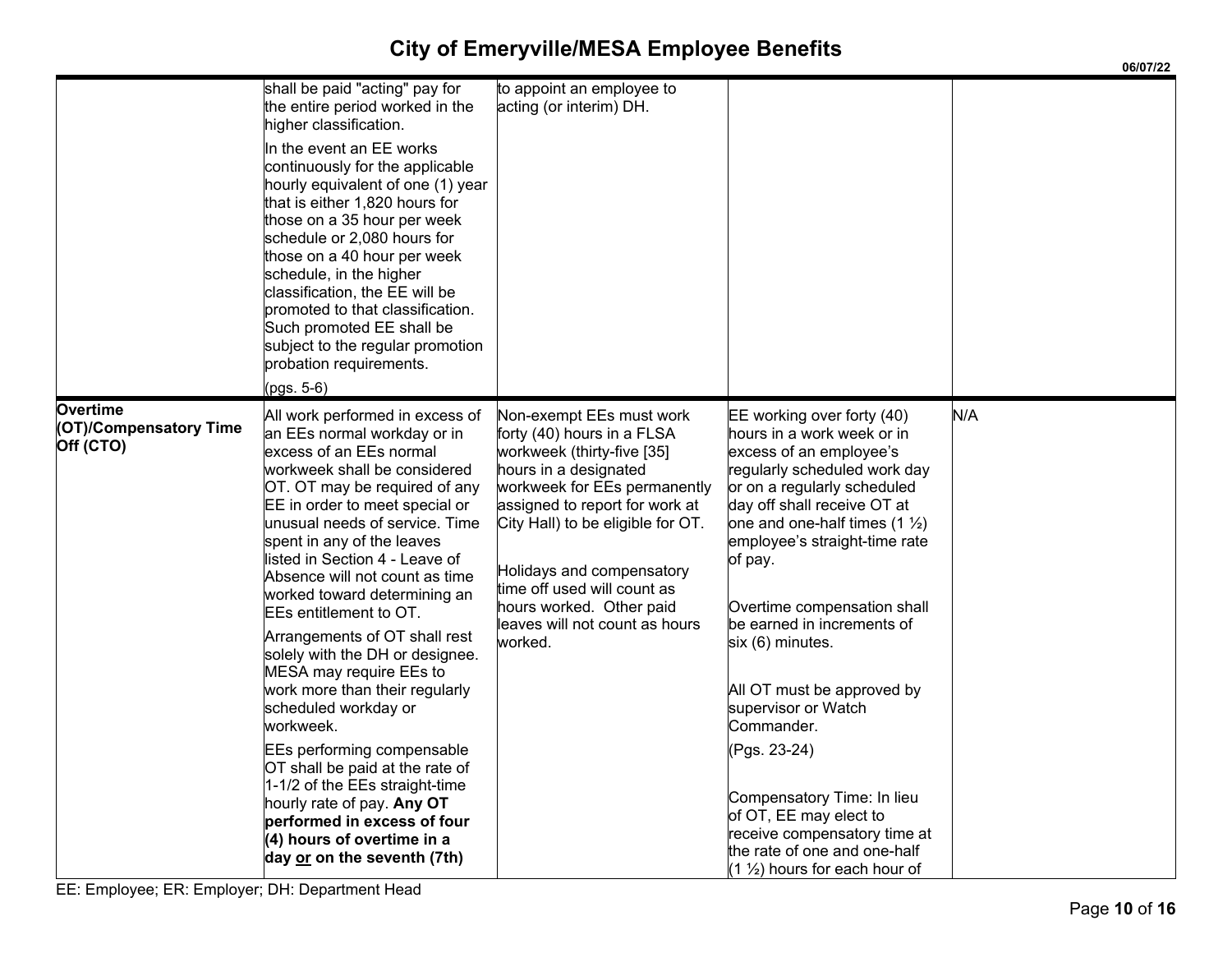|                                                    |                                                                                                                                                                                                                                                                                                                                                                                                                                                                                                                                                                                                 |     |                                                                                                                                                                                                                                                                                                                                                                                                                                                 | 06/07/22 |
|----------------------------------------------------|-------------------------------------------------------------------------------------------------------------------------------------------------------------------------------------------------------------------------------------------------------------------------------------------------------------------------------------------------------------------------------------------------------------------------------------------------------------------------------------------------------------------------------------------------------------------------------------------------|-----|-------------------------------------------------------------------------------------------------------------------------------------------------------------------------------------------------------------------------------------------------------------------------------------------------------------------------------------------------------------------------------------------------------------------------------------------------|----------|
|                                                    | consecutive day of work in a<br>seven (7) day period shall be<br>paid at double (2x) the<br>regular rate of pay.<br>An EE, with their supervisor's<br>approval, may elect to receive<br>comp time off in lieu of OT. If<br>an EE elects to receive comp<br>time in lieu of OT, such request                                                                                                                                                                                                                                                                                                     |     | OT worked.<br>Maximum accumulation 100<br>hours. The City shall buy-<br>back accumulated comp time<br>off in excess of eighty (80)<br>hours annually during the<br>month of November.                                                                                                                                                                                                                                                           |          |
|                                                    | will not be unreasonably<br>denied; provided, however, no<br>EE shall be permitted to<br>accumulate more than 120<br>hours of comp time at any<br>time.                                                                                                                                                                                                                                                                                                                                                                                                                                         |     | (pg. 27)                                                                                                                                                                                                                                                                                                                                                                                                                                        |          |
|                                                    | Accrued comp time may be<br>used, with supervisory<br>approval, when requested by<br>the EE provided twenty-four<br>(24) hours advance notice is<br>given by the EE involved.<br>(pgs. 4-5)                                                                                                                                                                                                                                                                                                                                                                                                     |     |                                                                                                                                                                                                                                                                                                                                                                                                                                                 |          |
| <b>Standby, Call Back, and</b><br><b>Court Pay</b> | Standby Pay: Maintenance<br>Worker receives \$6.00/hour on<br>standby. Maintenance Worker<br>will be paid at third step of the<br>Crew Leader at the OT rate of<br>1.5x Crew Leader if applicable for<br>time worked. Upon arrival at<br>work, EE begins pay at regular<br>rate, or, if applicable, OT 1.5<br>hourly rate. For hours worked<br>between 11 p.m. $-7$ a.m., EE will<br>be paid 2x hourly rate. (pgs. 6-7)<br>Call Back: EE called back to<br>work on a day off, after their<br>regular work shift and has left<br>the work site, shall be paid a<br>minimum of three (3) hours at | N/A | Standby Pay: EE to receive<br>one-half (1/2) their regular<br>hourly salary rate during the<br>standby period. (pg. 24)<br>Call Back: EEs called back shall<br>receive a minimum of four (4)<br>hours of work or minimum of<br>four (4) hours OT. (pg. 25)<br>Court Overtime: EE to receive<br>one and one-half (1 $\frac{1}{2}$ ) times<br>their regularly hourly salary rate.<br>EEs who are off-duty or who are<br>scheduled off and who are | N/A      |
|                                                    | 1.5 times EE's regular hourly<br>rate of pay. (pg. 5)                                                                                                                                                                                                                                                                                                                                                                                                                                                                                                                                           |     | required to testify shall receive a<br>minimum four (4) hours OT. Any<br>additional work hours will be                                                                                                                                                                                                                                                                                                                                          |          |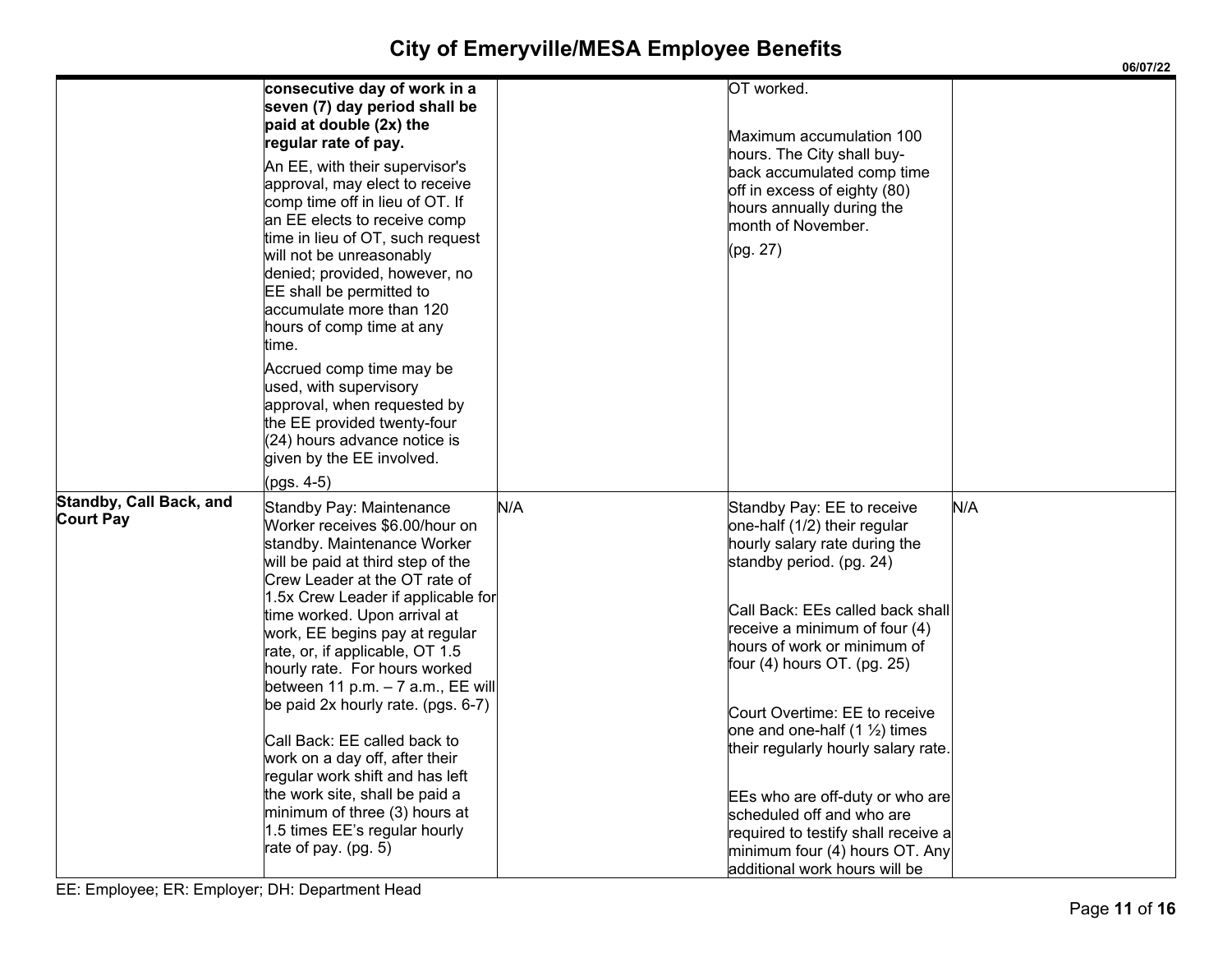|                                   |                                                                                                                                                                                                           |                                                                                                                                                                                                                           |                                                                                                                                                                                  | 06/07/22                                                                                                                                                                                                                 |
|-----------------------------------|-----------------------------------------------------------------------------------------------------------------------------------------------------------------------------------------------------------|---------------------------------------------------------------------------------------------------------------------------------------------------------------------------------------------------------------------------|----------------------------------------------------------------------------------------------------------------------------------------------------------------------------------|--------------------------------------------------------------------------------------------------------------------------------------------------------------------------------------------------------------------------|
|                                   | Court Pay: EE required to<br>make job-related court<br>appearance on a scheduled<br>day off shall be compensated<br>for a minimum of four (4) hours<br>at 1.5 times EE's regular rate<br>of pay. (pg. 12) |                                                                                                                                                                                                                           | compensated at the OT rate.<br>(pgs. 24-25)                                                                                                                                      |                                                                                                                                                                                                                          |
| <b>Longevity Pay</b>              | N/A                                                                                                                                                                                                       | Police Lieutenant position shall<br>have base pay increased by two<br>percent (2%) after completing<br>four (4) years of service in the<br>ieutenant rank. (pg. 21)                                                       | N/A                                                                                                                                                                              | N/A                                                                                                                                                                                                                      |
| <b>Field Training Officer Pay</b> | N/A                                                                                                                                                                                                       | N/A                                                                                                                                                                                                                       | EEs assigned to train and<br>evaluate probationary police<br>officers shall receive five and<br>one-half percent $(5 \frac{1}{2}\%)$ per day<br>worked in the capacity. (pg. 11) | N/A                                                                                                                                                                                                                      |
| <b>Canine Pay</b>                 | N/A                                                                                                                                                                                                       | N/A                                                                                                                                                                                                                       | EE assigned a canine shall<br>receive five percent (5%) of<br>base pay for assignment, plus<br>additional reimbursable costs<br>identified in the MOU.<br>(pgs. 11-12)           | N/A                                                                                                                                                                                                                      |
| <b>Educational Incentive</b>      | N/A                                                                                                                                                                                                       | N/A                                                                                                                                                                                                                       | EE with AA degree or<br>Intermediate POST cert shall<br>receive 5% of base pay.<br>EE with BA/BS or Advanced<br>POST cert shall receive 7.5% of<br>base pay. (pg. 22)            | N/A                                                                                                                                                                                                                      |
| <b>Technology Stipend</b>         | N/A                                                                                                                                                                                                       | EEs that are required to use a<br>personal cell phone for City<br>business shall receive forty<br>dollars (\$40) per month.<br>EE must complete a Cell Phone<br>Authorization form required to<br>begin stipend. (pg. 21) | N/A                                                                                                                                                                              | EEs that are required to use a<br>personal cell phone for City<br>business shall receive forty<br>dollars (\$40) per month.<br>EE must complete a Cell Phone<br>Authorization form required to<br>begin stipend. (pg. 2) |
| <b>Tuition Reimbursement</b>      | EEs may be eligible for<br>reimbursement for course(s)<br>taken and completed.<br>Requires DH approval prior to                                                                                           | Employees may be eligible for<br>reimbursement for course(s)<br>taken and completed with 'C'<br>grade or better. Requires DH                                                                                              | Employees may be eligible for<br>reimbursement for course(s)<br>taken and completed with 'C'<br>grade or better. Requires DH                                                     | Employees may be eligible for<br>reimbursement for course(s)<br>taken and completed with 'C'<br>grade or better. Requires DH                                                                                             |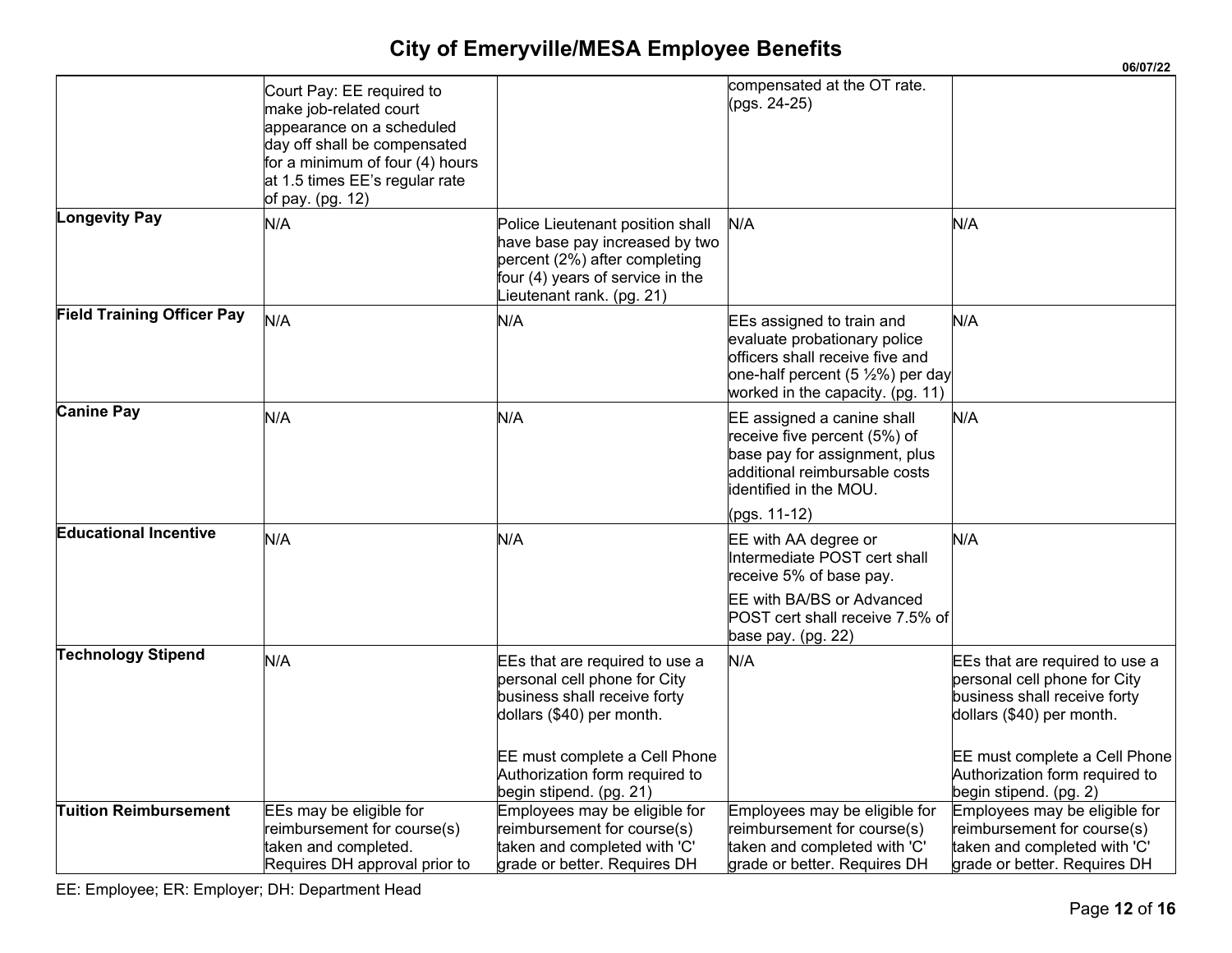|                                              |                                                                                                                                                                                                                                                                                                                                                                                                                                                                                                                                                                                                                                                                                                                                                                                                                                                                                                                                                                                                                                                                               |                                                                                                                                                                                                                                                                                                                                                                                                                                                                           |                                                                                                                                                                                                                             | 06/07/22                               |  |
|----------------------------------------------|-------------------------------------------------------------------------------------------------------------------------------------------------------------------------------------------------------------------------------------------------------------------------------------------------------------------------------------------------------------------------------------------------------------------------------------------------------------------------------------------------------------------------------------------------------------------------------------------------------------------------------------------------------------------------------------------------------------------------------------------------------------------------------------------------------------------------------------------------------------------------------------------------------------------------------------------------------------------------------------------------------------------------------------------------------------------------------|---------------------------------------------------------------------------------------------------------------------------------------------------------------------------------------------------------------------------------------------------------------------------------------------------------------------------------------------------------------------------------------------------------------------------------------------------------------------------|-----------------------------------------------------------------------------------------------------------------------------------------------------------------------------------------------------------------------------|----------------------------------------|--|
|                                              | taking course(s).<br>pgs. 24-25)                                                                                                                                                                                                                                                                                                                                                                                                                                                                                                                                                                                                                                                                                                                                                                                                                                                                                                                                                                                                                                              | approval prior to taking<br>course(s).                                                                                                                                                                                                                                                                                                                                                                                                                                    | approval prior to taking<br>course(s).                                                                                                                                                                                      | approval prior to taking<br>course(s). |  |
| Uniform, Shoes, and Tool<br><b>Allowance</b> | Represented Police Department<br>EEs: At initial appt, \$425 for<br>uniform; every October and<br>March, \$475 for uniform<br>maintenance.<br>Public Works Maintenance<br>EEs: At initial appt, \$325 per<br>person per year for uniform<br>and \$275 per year for the<br>purchase of safety shoes.<br>Thereafter in October and<br>March of each year, EE's<br>shall receive \$325 for<br>uniform and \$275 for shoes.<br>Building Inspectors and Senior<br>Building Inspectors; Cal OSHA<br>required safety shoes and<br>equipment.<br>Recreation Assistants and<br>Program Coordinators in<br>Recreation: not fewer than 2<br>work pants, 2 work shirts and 1<br>sweatshirt each July.<br><b>Teachers and Program</b><br>Coordinators in Child<br>Development: 1 work jacket<br>and 2 work smocks each July.<br>Side Letter Agreement: Teachers<br>and Program Coordinators in the<br>Child Development Center shall<br>be provided with one (1) work<br>jacket, one (1) work smock and<br>one (1) t-shirt each FY beg.<br>7/1/19 through the term of the<br>MOU. (pg. 32) | Police Services Manager and<br>Public Works Supervisor receive uniform allowance in one<br>annual uniform allowance of<br>\$850.<br>Police Chief, Police Captain,<br>Police Lieutenant receive annual per year paid in two (2)<br>uniform allowance of \$1,200.<br>Installments of allowance shall<br>be paid in two installments: one-<br>half (1/2) paid on the first pay<br>date in October and the other<br>half (1/2) on the first pay date in<br>March.<br>(pg. 20) | New EE shall receive the total<br>payment.<br><b>IEEs are to receive annual</b><br>uniform allowance of \$1,400<br>installments on the first payroll<br>checks in the months of<br>October and March each year.<br>(pg. 10) | N/A                                    |  |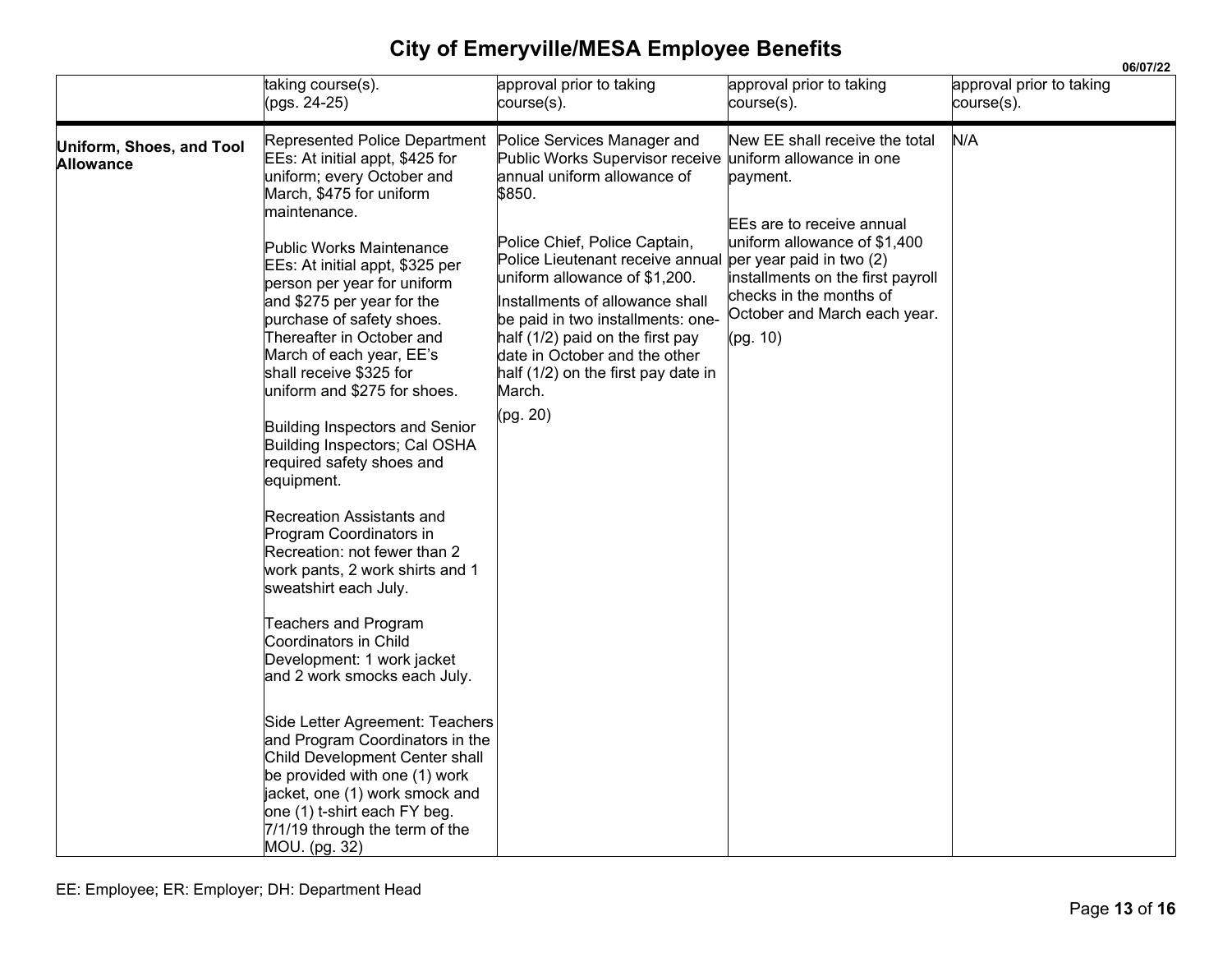|                                                 |                                                                                                                                                                                                                                                                                                                                                                                                                                         |                                                                                                                                                                                                                                                                                                                                                                                   |                                                                                                                                                                                                                                                                                                                                                                      | 06/07/22                                                                                                              |
|-------------------------------------------------|-----------------------------------------------------------------------------------------------------------------------------------------------------------------------------------------------------------------------------------------------------------------------------------------------------------------------------------------------------------------------------------------------------------------------------------------|-----------------------------------------------------------------------------------------------------------------------------------------------------------------------------------------------------------------------------------------------------------------------------------------------------------------------------------------------------------------------------------|----------------------------------------------------------------------------------------------------------------------------------------------------------------------------------------------------------------------------------------------------------------------------------------------------------------------------------------------------------------------|-----------------------------------------------------------------------------------------------------------------------|
| <b>Meal Periods</b>                             | <b>Police Communication</b><br>Dispatchers shall receive a thirty<br>(30) minute paid lunch. (pg. 6)                                                                                                                                                                                                                                                                                                                                    | Police Services Manager to be<br>paid a forty (40) minute paid<br>lunch. (pg. 20)                                                                                                                                                                                                                                                                                                 | N/A                                                                                                                                                                                                                                                                                                                                                                  | N/A                                                                                                                   |
| <b>Health and Wellness</b>                      | N/A                                                                                                                                                                                                                                                                                                                                                                                                                                     | EEs will be eligible to participate<br>in City sponsored activities at<br>ECCL at the City resident rate.<br>(pg. 20)                                                                                                                                                                                                                                                             | N/A                                                                                                                                                                                                                                                                                                                                                                  | EEs will be eligible to<br>participate in City sponsored<br>activities at ECCL at the City<br>resident rate. (pg. 11) |
| <b>Work Week</b>                                | 40 hours/week (Police, Public<br><b>Works &amp; Community</b><br>Services/Recreation)                                                                                                                                                                                                                                                                                                                                                   | 40 hours/week (Police, Public<br><b>Works &amp; Community</b><br>Services/Recreation)                                                                                                                                                                                                                                                                                             | 40 hours/week                                                                                                                                                                                                                                                                                                                                                        | 40 hours/week (Police, Public<br><b>Works &amp; Community</b><br>Services/Recreation)                                 |
|                                                 | 35 hours/week (Administrative<br>Offices) (pg. 4)                                                                                                                                                                                                                                                                                                                                                                                       | 35 hours/week (Administrative<br>Offices)                                                                                                                                                                                                                                                                                                                                         |                                                                                                                                                                                                                                                                                                                                                                      | 35 hours/week (Administrative<br>Offices)                                                                             |
| <b>Alternative/Flex Work</b><br><b>Schedule</b> | Must be approved by<br>Department Head and City<br>Manager; must be in<br>compliance with Fair Labor<br>Standards Act.                                                                                                                                                                                                                                                                                                                  | Work schedules for each<br>position shall be established<br>by the DH who may change<br>schedules from time to time<br>based on the needs of dept<br>operations.                                                                                                                                                                                                                  | N/A                                                                                                                                                                                                                                                                                                                                                                  | Only non-sworn employees<br>are eligible.                                                                             |
|                                                 | (pg. 4)                                                                                                                                                                                                                                                                                                                                                                                                                                 | Flexible schedule requests<br>shall be made in accordance<br>with AI 1125. (pg. 23)                                                                                                                                                                                                                                                                                               |                                                                                                                                                                                                                                                                                                                                                                      |                                                                                                                       |
| <b>Holidays</b>                                 | 11 + 3* floating holidays                                                                                                                                                                                                                                                                                                                                                                                                               | 11 observed holidays                                                                                                                                                                                                                                                                                                                                                              | 12 observed holidays,                                                                                                                                                                                                                                                                                                                                                | 11 observed holidays +                                                                                                |
| 2022 Holiday Calendar                           | *One additional floating<br>holiday will be provided<br>each FY to be used on<br>the day before<br>Thanksgiving, Christmas<br>Eve or New Year's Eve.<br>May be taken in 1/2 day<br>increments.<br>Side Letter Agreement: EEs<br>assigned to the Police Dispatch<br>Center who have a regularly<br>scheduled day off on the day<br>before Thanksgiving, Christmas<br>Eve or New Year's Eve and thus<br>would not have the opportunity to | 2 floating holidays<br>provided each FY. EEs<br>non-exempt from FLSA<br>shall receive one (1)<br>additional floating<br>holiday. EEs that are<br>exempt shall receive one<br>(1) additional floating<br>holiday which may only<br>be used on the day<br>before Thanksgiving,<br><b>Christmas Eve or New</b><br>Year's Eve and may be<br>taken in ½ day<br>increments. (pg. 19-20) | with addition of one (1)<br>floating holiday<br>(Employee's Birthday).<br>Eight (8) hours<br>compensation for each<br>holiday.<br>EE working in<br><b>Professional Services</b><br>unit and is scheduled<br>off work during the<br>holiday shall be<br>compensated for their<br>entire shift as holiday<br>pay.(pgs. 15-16)<br>Holidays during<br>scheduled vacation | two (2) floating holidays<br>provided each FY.<br>(pg. 14)                                                            |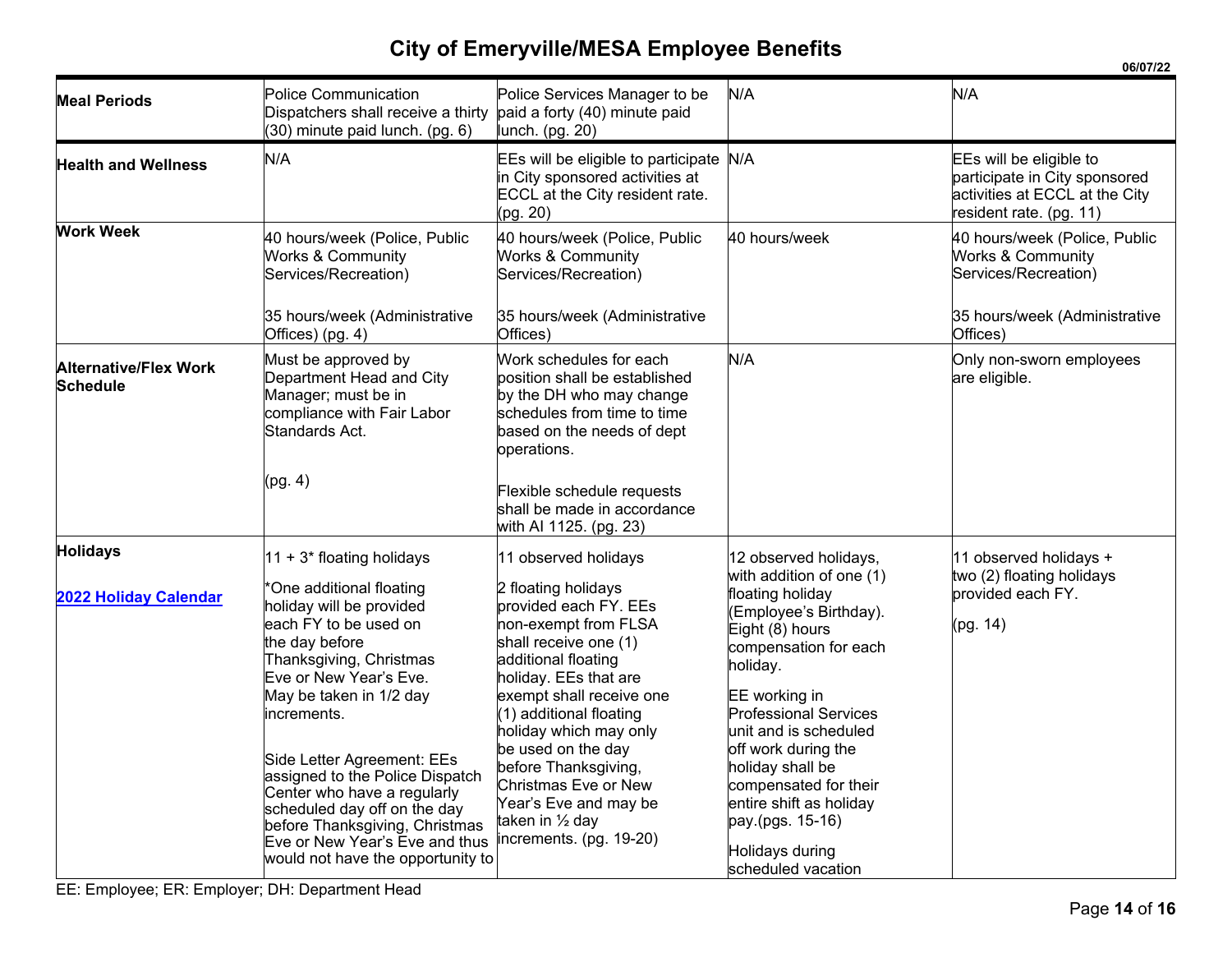|                             |                                                                                                                                                                                                                                                                                                                            |                                                                                                                                                                                                                     |                                                                                                                                                                                                                                                                                                                                           | 06/07/22                                                                                                                                                                                                              |
|-----------------------------|----------------------------------------------------------------------------------------------------------------------------------------------------------------------------------------------------------------------------------------------------------------------------------------------------------------------------|---------------------------------------------------------------------------------------------------------------------------------------------------------------------------------------------------------------------|-------------------------------------------------------------------------------------------------------------------------------------------------------------------------------------------------------------------------------------------------------------------------------------------------------------------------------------------|-----------------------------------------------------------------------------------------------------------------------------------------------------------------------------------------------------------------------|
|                             | utilize the floating holiday<br>opportunity provided by MOU<br>Section [Section 17.6] on those<br>dates, will be afforded the<br>opportunity to use that floating<br>holiday on a subsequent date<br>within the fiscal year that will be<br>scheduled in mutual agreement<br>with the Dispatch supervisor.<br>(pgs. 32-33) |                                                                                                                                                                                                                     | shall be counted as<br>holiday or EEs may<br>request that they<br>extend their vacation<br>leave by the number of<br>holidays occurring<br>within their scheduled<br>leave or EE may<br>request fewer vacation<br>hours or the EE can be<br>paid cash for the<br>holiday which occurs<br>during the scheduled<br>vacation period. (pg.13) |                                                                                                                                                                                                                       |
| <b>Automobile Allowance</b> | N/A                                                                                                                                                                                                                                                                                                                        | \$275 per month<br>maximum for EEs whose<br>duties require the regular<br>use of their vehicle for<br>City/MESA business.<br>(pg. 20)                                                                               | N/A                                                                                                                                                                                                                                                                                                                                       | \$275 per month<br>maximum for EEs<br>whose duties require<br>the regular use of their<br>vehicle for City/MESA<br>business. (pg. 10)                                                                                 |
| <b>Severance Pay</b>        | N/A                                                                                                                                                                                                                                                                                                                        | EEs in "at will" positions<br>are eligible for one (1)<br>week base pay for every<br>year of service up to a<br>maximum of eight (8)<br>weeks of pay when<br>released for non-<br>disciplinary reasons.<br>(pg. 20) | N/A                                                                                                                                                                                                                                                                                                                                       | EEs in "at will" positions<br>are eligible for one (1)<br>week base pay for<br>every year of service up<br>to a maximum of eight<br>$(8)$ weeks of pay when<br>released for non-<br>disciplinary reasons.<br>(pg. 11) |
| <b>Probation Period</b>     | Nine (9) month<br>probationary period with<br>possibility of three (3)<br>month extension.<br>Police and Child<br>Development position<br>shall have a twelve (12)<br>month probationary<br>period with possibility of<br>three $(3)$ month<br>extension.<br>Promotional probation                                         | All EEs in non at-will<br>positions shall serve a<br>12-month probation<br>period. Probation period<br>may be extended three<br>$(3)$ months.<br>(pg. 23)                                                           | Police Officers shall<br>serve an 18-month<br>probationary period.<br>Probation period may<br>be extended by six (6)<br>months.<br>EE promoted to<br>Sergeant shall serve a<br>six (6) month probation<br>period. Probation<br>period may be<br>extended by six (6)<br>months by Chief. (pg.                                              | N/A                                                                                                                                                                                                                   |